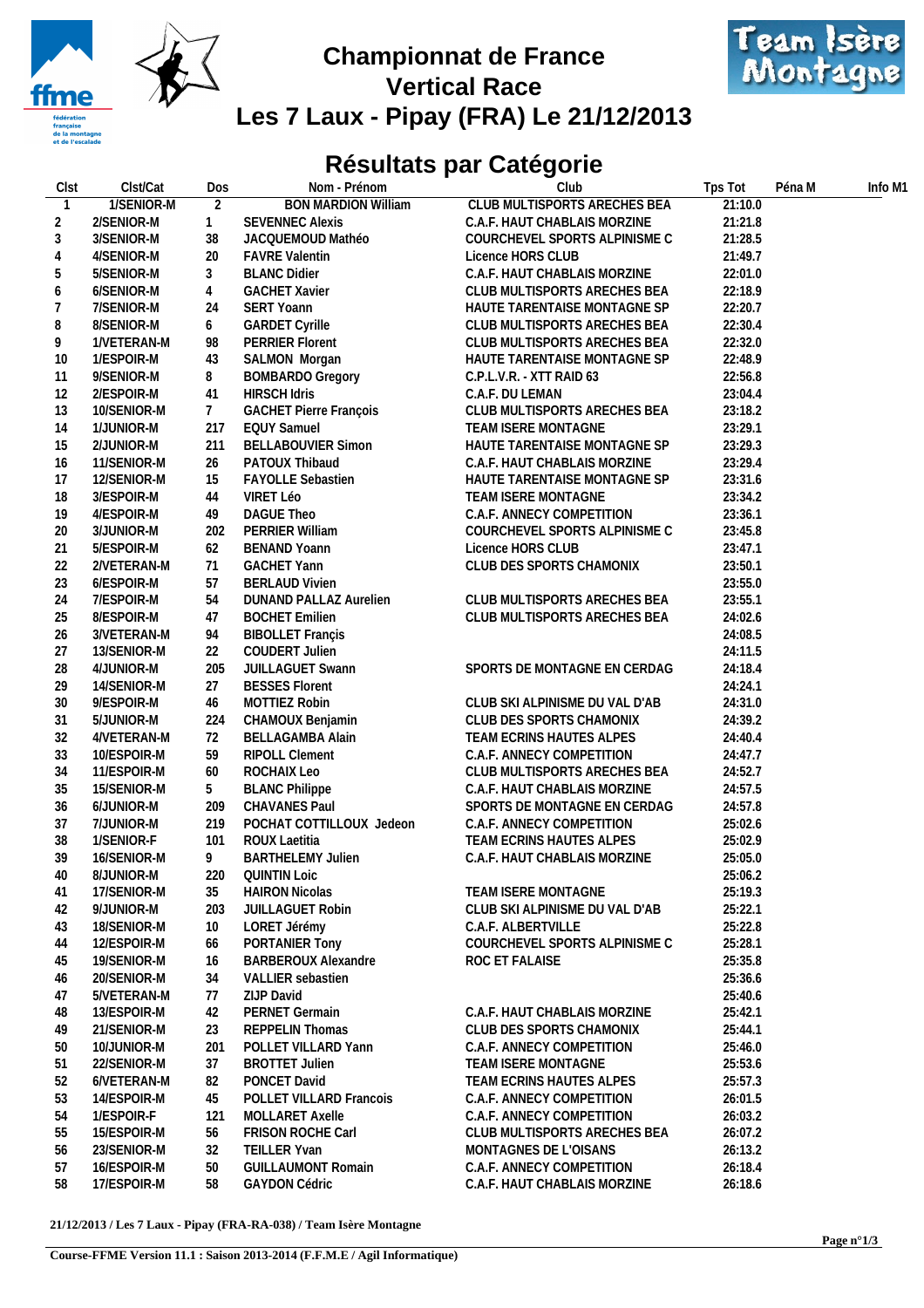



| Clst | Clst/Cat     | Dos | Nom - Prénom                   | Club                           | Tps Tot | Péna M Info M1 |  |
|------|--------------|-----|--------------------------------|--------------------------------|---------|----------------|--|
| 59   | 18/ESPOIR-M  | 63  | PUEYO Thomas                   | TEAM ISERE MONTAGNE            | 26:19.3 |                |  |
| 60   | 24/SENIOR-M  | 30  | <b>BOUZON Lionel</b>           | BELLES GRIMPES EN BELLEDONNE   | 26:27.8 |                |  |
| 61   | 11/JUNIOR-M  | 216 | <b>BARTET Jonathan</b>         | TEAM ISERE MONTAGNE            | 26:30.9 |                |  |
| 62   | 12/JUNIOR-M  | 228 | JUILLAGUET WIII                | CLUB SKI ALPINISME DU VAL D'AB | 26:33.4 |                |  |
| 63   | 19/ESPOIR-M  | 61  | RISSETTO Clement               | SPORTS DE MONTAGNE EN CERDAG   | 26:34.0 |                |  |
| 64   | 25/SENIOR-M  | 25  | ROTH Yoann                     | MONTAGNES DE L'OISANS          | 26:36.3 |                |  |
| 65   | 20/ESPOIR-M  | 55  | <b>CAUTERMAN Baptiste</b>      | BELLES GRIMPES EN BELLEDONNE   | 26:39.8 |                |  |
| 66   | 7/VETERAN-M  | 85  | JORIOZ Thierry                 | HAUTE TARENTAISE MONTAGNE SP   | 26:43.9 |                |  |
| 67   | 8/VETERAN-M  | 95  | ROCHE Sylvestre                |                                | 26:46.8 |                |  |
| 68   | 13/JUNIOR-M  | 218 | ZANAROLI Antoine               | C.A.F. ANNECY COMPETITION      | 26:50.6 |                |  |
| 69   | 14/JUNIOR-M  | 222 | <b>GANDER Alexandre</b>        | CLUB DES SPORTS CHAMONIX       | 26:52.2 |                |  |
| 70   | 26/SENIOR-M  | 14  | PLISSON Sebastien              | BELLES GRIMPES EN BELLEDONNE   | 27:02.6 |                |  |
| 71   | 1/CADET-M    | 258 | <b>BROUET Loic</b>             | C.A.F. ANNECY COMPETITION      | 27:02.7 |                |  |
| 72   | 2/CADET-M    | 251 | LYE Bastien                    | SPORTS DE MONTAGNE EN CERDAG   | 27:07.2 |                |  |
| 73   | 21/ESPOIR-M  | 51  | <b>DESCAMPS Simon</b>          | MONTAGNES DE L'OISANS          | 27:11.1 |                |  |
| 74   | 27/SENIOR-M  | 19  | STEPHAN Quentin                | CLUB DES SPORTS CHAMONIX       | 27:16.5 |                |  |
| 75   | 28/SENIOR-M  | 29  | <b>GLEZ Frederic</b>           | COURCHEVEL SPORTS ALPINISME C  | 27:22.9 |                |  |
| 76   | 15/JUNIOR-M  | 214 | <b>MARTIN Etienne</b>          | PYRENEES CATALANES SKI-ALPINIS | 27:27.1 |                |  |
| 77   | 29/SENIOR-M  | 31  | <b>FUCCONIS David</b>          |                                | 27:29.4 |                |  |
| 78   | 22/ESPOIR-M  | 53  | LOISEL Etienne                 | CAF CHAMBERY COMPETITION       | 27:34.6 |                |  |
| 79   | 23/ESPOIR-M  | 52  | <b>REY Nicolas</b>             | COURCHEVEL SPORTS ALPINISME C  | 27:37.2 |                |  |
| 80   | 16/JUNIOR-M  | 225 | WOZNICA Valentin               | C.A.F. ANNECY COMPETITION      | 27:39.8 |                |  |
| 81   | 9/VETERAN-M  | 86  | VIOUD Jérôme                   | BELLES GRIMPES EN BELLEDONNE   | 27:49.4 |                |  |
| 81   | 17/JUNIOR-M  | 223 | <b>BUINOUD Corentin</b>        |                                | 27:49.4 |                |  |
| 83   | 3/CADET-M    | 262 | <b>BERTOLINI Lucas</b>         | CLUB DES SPORTS CHAMONIX       | 28:00.1 |                |  |
| 84   | 30/SENIOR-M  | 11  | LE BAHER Samuel                | BELLES GRIMPES EN BELLEDONNE   | 28:06.5 |                |  |
| 85   | 2/SENIOR-F   | 105 | <b>MANEGLIA Marion</b>         | CLUB DES SPORTS CHAMONIX       | 28:08.2 |                |  |
| 86   | 4/CADET-M    | 265 | <b>BOUVET Eddy</b>             | C.A.F. HAUT CHABLAIS MORZINE   | 28:10.7 |                |  |
| 87   | 18/JUNIOR-M  | 221 | <b>GANDER Corentin</b>         | CLUB DES SPORTS CHAMONIX       | 28:11.5 |                |  |
| 88   | 31/SENIOR-M  |     | 142 LOUBET Rémi                |                                | 28:18.8 |                |  |
| 89   | 19/JUNIOR-M  | 226 | BATTUZ Jonathan                | HAUTE TARENTAISE MONTAGNE SP   | 28:22.4 |                |  |
| 90   | 3/SENIOR-F   | 107 | <b>FABRE Valentine</b>         | CLUB DES SPORTS CHAMONIX       | 28:23.2 |                |  |
| 91   | 5/CADET-M    | 253 | <b>FAIVRE D ARCIER Killian</b> | PYRENEES CATALANES SKI-ALPINIS | 28:28.6 |                |  |
| 92   | 10/VETERAN-M | 84  | <b>BAGNERES Olivier</b>        | C.A.F. DAUPHINE SKI ALPINISME  | 28:29.2 |                |  |
| 93   | 20/JUNIOR-M  | 204 | <b>DURAN Tanguy</b>            | C.A.F. ANNECY COMPETITION      | 28:30.9 |                |  |
| 94   | 11/VETERAN-M | 75  | <b>BUROU Norbert</b>           | TEAM ECRINS HAUTES ALPES       | 28:31.6 |                |  |
| 95   | 1/CADET-F    | 284 | MEYNET Fanny                   | C.A.F. DU LEMAN                | 28:34.4 |                |  |
| 96   | 32/SENIOR-M  | 39  | PELTIER Fabien                 |                                | 28:37.7 |                |  |
| 97   | 6/CADET-M    | 264 | <b>ELLMENREICH Baptiste</b>    | CLUB DES SPORTS CHAMONIX       | 28:51.0 |                |  |
| 98   | 12/VETERAN-M |     | 100 RENAUD Christophe          | C.A.F. DAUPHINE SKI ALPINISME  | 28:52.9 |                |  |
| 99   | 21/JUNIOR-M  | 206 | MEYNET Jérôme                  | C.A.F. DU LEMAN                | 28:55.1 |                |  |
| 100  | 22/JUNIOR-M  | 207 | <b>BOCHET Nathan</b>           | CLUB MULTISPORTS ARECHES BEA   | 28:55.3 |                |  |
| 101  | 33/SENIOR-M  | 12  | MAZAN Frédéri                  | CORBIER SKI-ALPINISME          | 29:02.0 |                |  |
| 102  | 4/SENIOR-F   | 102 | <b>FAVRE Emilie</b>            | Licence HORS CLUB              | 29:05.0 |                |  |
| 103  | 34/SENIOR-M  | 21  | FABRE Rémy                     |                                | 29:06.2 |                |  |
| 104  | 7/CADET-M    | 254 | <b>BLANC Arthur</b>            | CLUB MULTISPORTS ARECHES BEA   | 29:11.4 |                |  |
| 105  | 35/SENIOR-M  | 13  | SUCIU Ionel                    | CLUB DES SPORTS CHAMONIX       | 29:12.0 |                |  |
| 106  | 36/SENIOR-M  | 28  | <b>BERNARD Jeannet</b>         | A.S.C.E.A. GRENOBLE            | 29:19.3 |                |  |
| 107  | 13/VETERAN-M | 92  | <b>SCREMIN Yvon</b>            | C.A.F. DSA                     | 29:20.4 |                |  |
| 108  | 23/JUNIOR-M  | 227 | <b>GACHET Anthony</b>          | CLUB MULTISPORTS ARECHES BEA   | 29:20.5 |                |  |
| 109  | 5/SENIOR-F   | 103 | DU CREST Blandine              | HAUTE TARENTAISE MONTAGNE SP   | 29:25.1 |                |  |
| 110  | 14/VETERAN-M | 89  | LECLAINCHE Philippe            | COURCHEVEL SPORTS ALPINISME C  | 29:32.5 |                |  |
| 111  | 15/VETERAN-M | 83  | <b>GANDER Alain</b>            | CLUB DES SPORTS CHAMONIX       | 29:36.2 |                |  |
| 112  | 16/VETERAN-M | 80  | <b>BOURCET Olivier</b>         | Licence HORS CLUB              | 29:47.5 |                |  |
| 113  | 1/JUNIOR-F   | 241 | MOLLARD Sophie                 | CLUB MULTISPORTS ARECHES BEA   | 29:48.1 |                |  |
| 114  | 8/CADET-M    | 260 | <b>GAUDIN Paul</b>             | ROC EVASION                    | 29:49.5 |                |  |
| 115  | 37/SENIOR-M  | 36  | SHAND Christopher              |                                | 29:51.6 |                |  |
| 116  | 2/JUNIOR-F   | 243 | <b>GAYET Elisa</b>             | PYRENEES CATALANES SKI-ALPINIS | 29:54.2 |                |  |
| 117  | 17/VETERAN-M | 99  | JOURNET Freddy                 | TEAM ISERE MONTAGNE            | 29:55.6 |                |  |
| 118  | 9/CADET-M    | 257 | <b>HUIGE Titouan</b>           | PYRENEES CATALANES SKI-ALPINIS | 29:57.2 |                |  |
| 119  | 1/VETERAN-F  | 131 | JUILLAGUET Catherine           | CLUB SKI ALPINISME DU VAL D'AB | 30:00.2 |                |  |
| 120  | 18/VETERAN-M | 74  | <b>BERTOLINI Richard</b>       | CLUB DES SPORTS CHAMONIX       | 30:12.0 |                |  |
| 121  | 6/SENIOR-F   | 112 | <b>BONNEL Lorna</b>            | Licence HORS CLUB              | 30:17.8 |                |  |

**21/12/2013 / Les 7 Laux - Pipay (FRA-RA-038) / Team Isère Montagne**